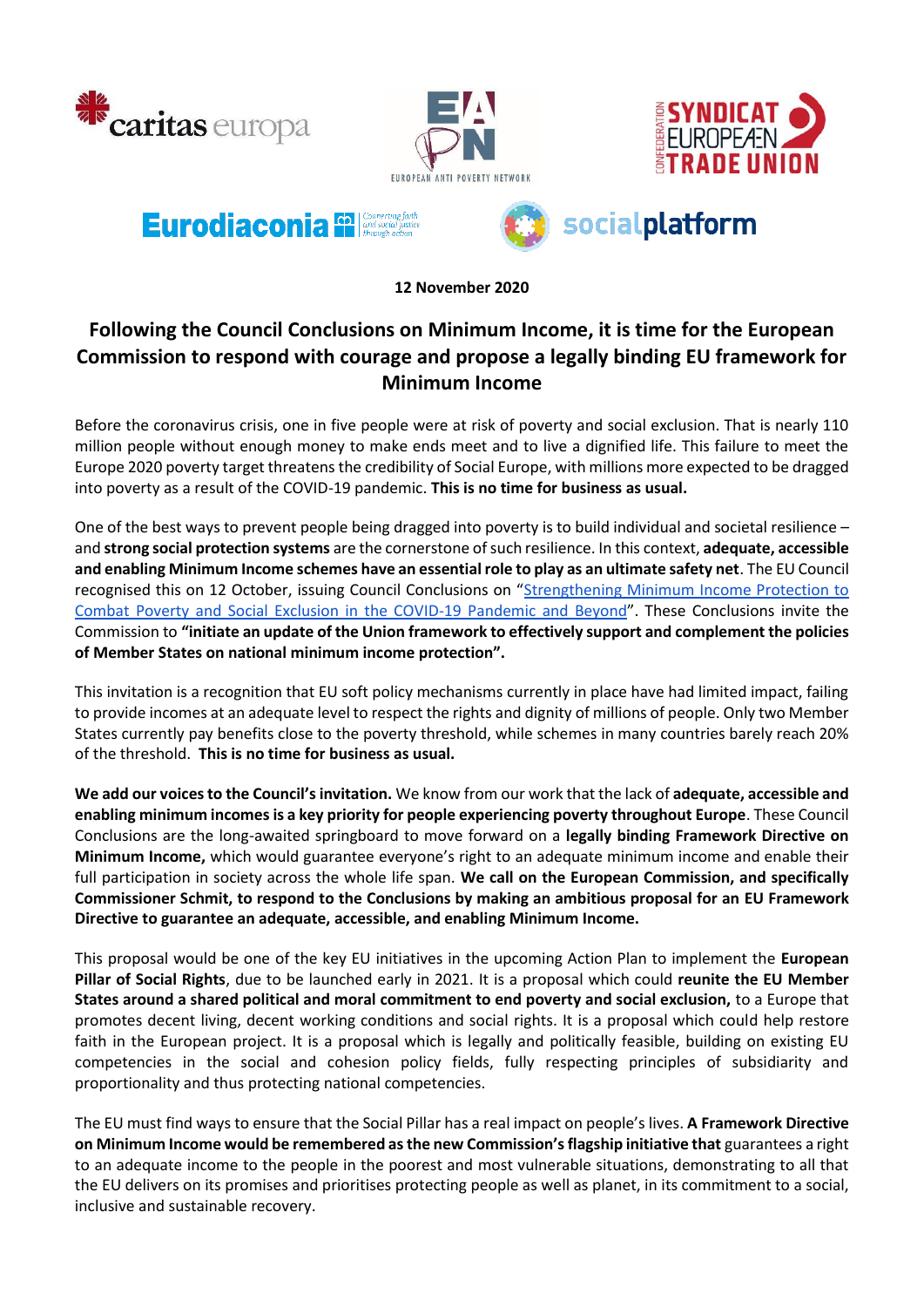#### **Further Resources**

#### **Caritas Europa**: [Position on Minimum Income](https://www.caritas.eu/wordpress/wp-content/uploads/2020/09/CE-position-paper-on-minimum-income-update-Sep.pdf)

**EAPN**: [Position paper on minimum income \(summary\),](https://www.eapn.eu/eapn-position-paper-on-adequate-income-summary-document-on-minimum-income/) Expert study on a binding EU framework for adequate [national minimum income schemes,](https://www.eapn.eu/wp-content/uploads/2020/10/EAPN-european-minimum-income-legal-opinion_October-2020-4723.pdf) Op Ed [on Minimum Income,](https://www.brusselstimes.com/opinion/135958/adequate-minimum-income-for-all-the-time-for-eu-action-is-now/) [2020 national Poverty Watch reports](https://www.eapn.eu/poverty-watches-2/)

**ETUC**[: Resolution on Minimum Income,](https://www.etuc.org/sites/default/files/document/file/2020-09/ETUC%20input%20on%20the%20right%20to%20adequate%2C%20accessible%20and%20effective%20minimum%20income%20schemes%20%28Resolution%20adopted%29_1.pdf) [Discussion paper on Minimum Income,](https://www.etuc.org/en/document/european-tools-minimum-income-schemes-cornerstone-european-anti-poverty-and-social) [Action programme for welfare](https://www.etuc.org/en/document/etuc-action-programme-welfare-and-social-protection)  [and social protection](https://www.etuc.org/en/document/etuc-action-programme-welfare-and-social-protection)

**Eurodiaconia**: Adequate Minimum Income – [Recommendations For An Active Inclusion Strategy](https://www.eurodiaconia.org/wordpress/wp-content/uploads/2020/09/Eurodiaconia-position-paper_-Adequate-minimum-income_Update-2020_Final-draft-version.pdf)

**Social Platform:** [Position on a Framework Directive for Minimum Income](https://www.socialplatform.org/wp-content/uploads/2020/09/EUDF-Position-Paper-.pdf)

#### **Supported by the following European level civil society organisations**

| <b>No</b>               | <b>Organisation</b>                                      |  |  |
|-------------------------|----------------------------------------------------------|--|--|
| 1                       | <b>AGE Platform Europe</b>                               |  |  |
| 2                       | <b>ATD Forth World</b>                                   |  |  |
| 3                       | CECOP - European Confederation of Worker and Social      |  |  |
|                         | Cooperatives                                             |  |  |
| 4                       | <b>CEDAG</b>                                             |  |  |
| 5                       | Civil Society Europe                                     |  |  |
| 6                       | <b>ECDN European Consumer Debt Network</b>               |  |  |
| $\overline{\mathbf{z}}$ | <b>EFFAT</b>                                             |  |  |
| 8                       | <b>Emmaus Europe</b>                                     |  |  |
| 9                       | <b>ENSIE</b>                                             |  |  |
| 10                      | <b>ESAN</b>                                              |  |  |
| 11                      | <b>European Disability Forum</b>                         |  |  |
| 12                      | European Federation of Older Persons, EURAG              |  |  |
| 13                      | European federation of public service unions (EPSU)      |  |  |
| 14                      | European Network Against Racism (ENAR)                   |  |  |
| 15                      | European Roma Grassroots Organisations (ERGO) Network    |  |  |
| 16                      | European Womens Lobby                                    |  |  |
| 17                      | European Youth Forum                                     |  |  |
| 18                      | Friends of the Earth Europe                              |  |  |
| 19                      | International Federation of Social Workers (IFSW Europe) |  |  |
| 20                      | <b>Make Mothers Matter</b>                               |  |  |
| 21                      | <b>Mental Health Europe</b>                              |  |  |
| 22                      | Observatoire social européen (OSE)                       |  |  |
| 23                      | SMES-Europa Mental Health and Social Exclusion           |  |  |
| 24                      | <b>SOLIDAR</b>                                           |  |  |
| 25                      | The Good Lobby                                           |  |  |
| 26                      | The Salvation Army, Europe                               |  |  |
| 27                      | <b>Transgender Europe</b>                                |  |  |
| 28                      | Volonteurope                                             |  |  |
| 29                      | <b>WeMove Europe</b>                                     |  |  |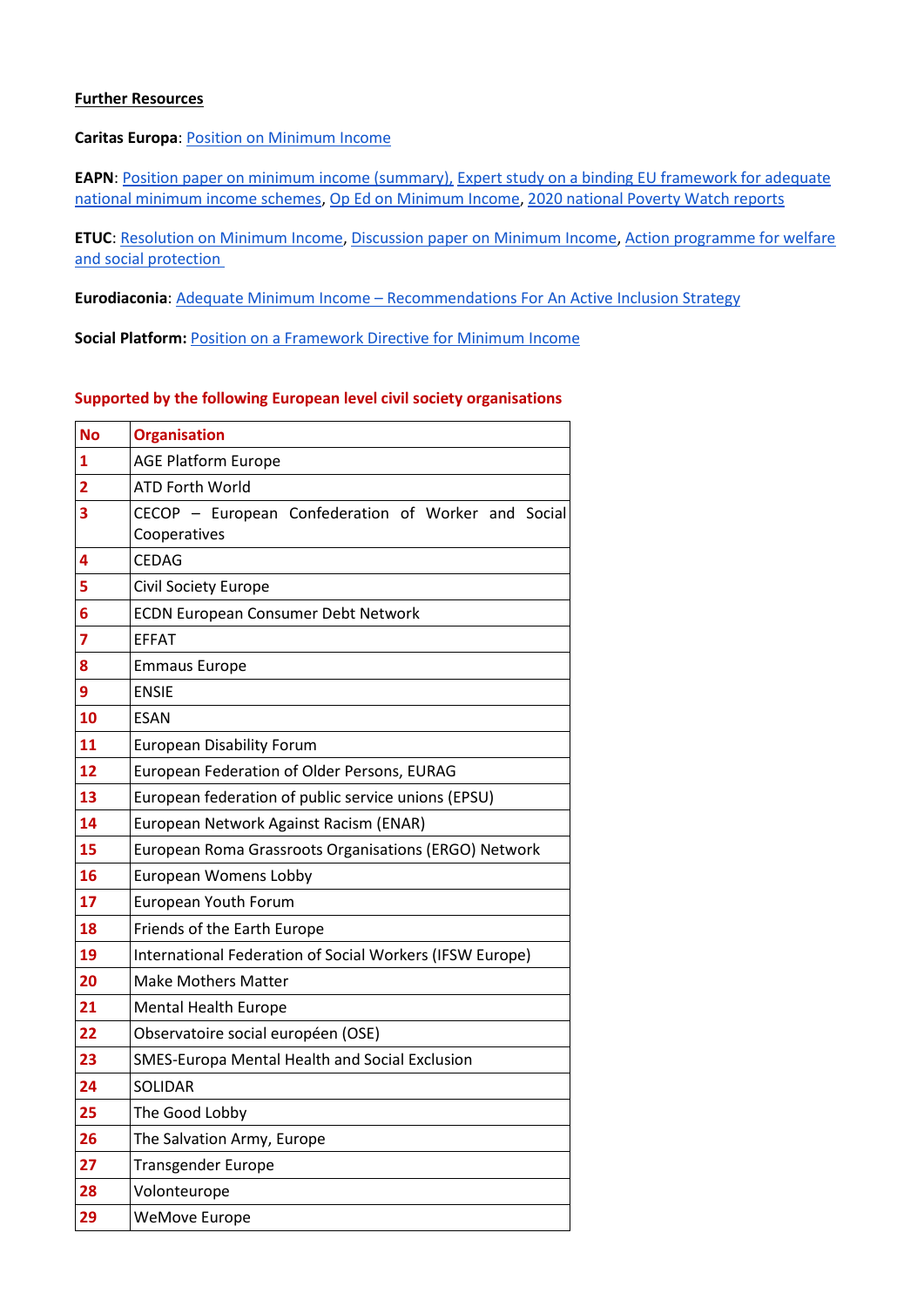### **Supported by the following Members of the European Parliament**

| <b>No</b>      | <b>MEP</b>                        | <b>Political Group</b> |  |
|----------------|-----------------------------------|------------------------|--|
| $\mathbf{1}$   | <b>Cindy Franssen</b>             | <b>EPP</b>             |  |
| $\overline{2}$ | Dennis Radtke                     | <b>EPP</b>             |  |
| 3              | Deirdre Clune                     | <b>EPP</b>             |  |
| 4              | <b>Benoit Biteau</b>              | Greens                 |  |
| 5              | <b>Bricmont Saskia</b>            | Greens                 |  |
| $\overline{6}$ | Caroline Roose                    | Greens                 |  |
| $\overline{7}$ | Ciarán Cuffe                      | Greens                 |  |
| 8              | Claude Gruffat                    | Greens                 |  |
| 9              | Damien Carême                     | Greens                 |  |
| 10             | Daniel Freund<br>Greens           |                        |  |
| 11             | David Cormand<br>Greens           |                        |  |
| 12             | Diana Riba i Giner<br>Greens      |                        |  |
| 13             | <b>Ernest Urtasun</b>             | Greens                 |  |
| 14             | Grace O'Sullivan<br>Greens        |                        |  |
| 15             | <b>Gwendoline Delbos-Corfield</b> | Greens                 |  |
| 16             | Karima Delli                      | Greens                 |  |
| 17             | Katrin Langensiepen               | Greens                 |  |
| 18             | Kim van Sparrentak                | Greens                 |  |
| 19             | Kira Marie Peter-Hansen           | Greens                 |  |
| 20             | Marie Toussaint                   | Greens                 |  |
| 21             | <b>Michael Bloss</b>              | Greens                 |  |
| 22             | Mounir Satouri                    | Greens                 |  |
| 23             | Romeo Franz                       | Greens                 |  |
| 24             | Sara Matthieu                     | Greens                 |  |
| 25             | Salima Yenbou                     | Greens                 |  |
| 26             | Tatjana Zdanoka                   | Greens                 |  |
| 27             | <b>Terry Reintke</b>              | Greens                 |  |
| 28             | Yannick Jadot                     | Greens                 |  |
| 29             | Alexis Georgoulis                 | <b>GUE</b>             |  |
| 30             | Clare Daly                        | <b>GUE</b>             |  |
| 31             | José Gusmão                       | <b>GUE</b>             |  |
| 32             | Leïla Chaibi                      | <b>GUE</b>             |  |
| 33             | Marc Botenga                      | <b>GUE</b>             |  |
| 34             | María Eugenia Rodríguez Palop     | <b>GUE</b>             |  |
| 35             | Marisa Matias                     | <b>GUE</b>             |  |
| 36             | Agnes Jongerius                   | $S+D$                  |  |
| 37             | Alicia Homs Ginel                 | $S+D$                  |  |
| 38             | Brando Benifei                    | $S+D$                  |  |
| 39             | César Luena                       | $S+D$                  |  |
| 40             | Elisabetta Gualmini               | $S+D$                  |  |
| 41             | Estrella Dura Ferrandis           | $S+D$                  |  |
| 42             | Gabriele Bischoff                 | $S+D$                  |  |
| 43             | Juozas Olekas                     | $S+D$                  |  |
| 44             | <b>Manuel Pizarro</b>             | $S+D$                  |  |
| 45             | Marc Angel                        | $S+D$                  |  |
| 46             | Miapetra Kumpula-Natri            | $S+D$                  |  |
| 47             | Pierfrancesco Majorino            | $S+D$                  |  |